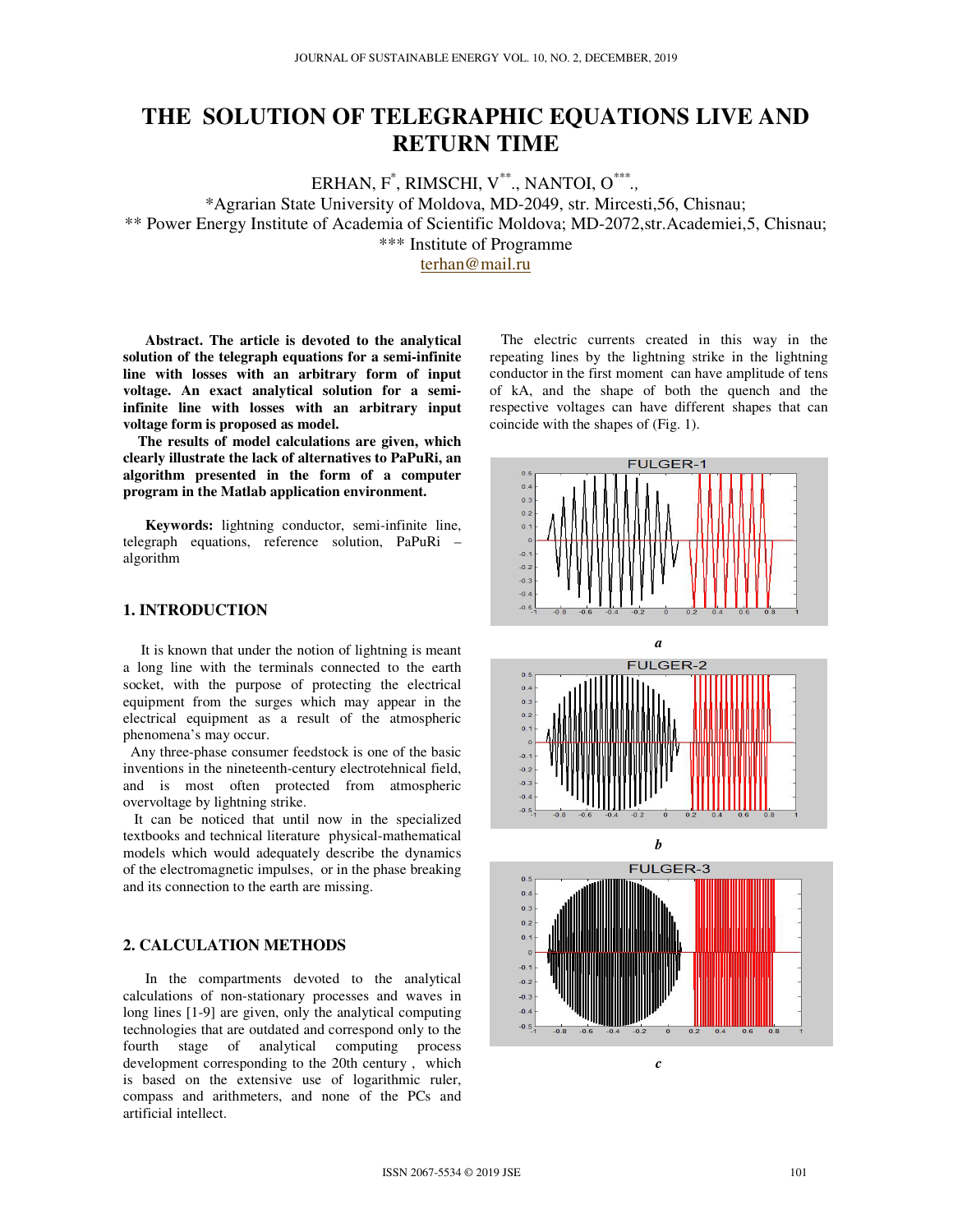

**Fig. 1. The forms of electric currents and voltages that may occur in the lines of lightning after lightning strikes in the lightning of that line.** 

 With time, the electromagnetic waves attenuate quite quickly, practically until their disappearance, because the amplitudes of the respective waves decrease to a rather low value reaching the limits  $(10^{-50} \le I_m \le 10^{-305}) A$ .

 In this case, does the question arise, can it be restored after the respective final values of the electrical current exactly its initial value within the tolerable error limits, for the time  $(\Delta \tau = 0)$  being aware of the final values ?

 According to [9], it can be observed that the treatment of such problems can be reported to the limit problems for the reversal time to the incorrect problems due to the instability of the initial information.

 In spite of all these phenomena, the PaPuRi algorithm [10] successfully ended with the solution of problems of this kind, which at first seemed unlikely to have analytical solutions.

 This is how to solve the problems of this type, it is proposed to familiarize all the people in the given article.

 According to [3,5], there are presented the exact analytical solutions of the unstable transient phenomena of spreading the rectangular electromagnetic waves in semi-finite lines having the following parameters:  $L = C = 1; R = 2; G = 0$ .

 In this case the initial telegraphic equations are presented in the form of the variable values according to the analytical relation (1).

$$
L\frac{\partial i}{\partial t} + \frac{\partial u}{\partial t} + Ri = 0
$$
  

$$
C\frac{\partial u}{\partial t} + \frac{\partial i}{\partial t} + Gu = 0
$$
 (1)

 If the equation (1) will be integrated based on the initial conditions, so in the fulfillment of conditions  $u(x,0) = i(x,0) = 0$  and with the condition of the voltage drop at the beginning of the line (at the input), then the relation of the form (2) will be fulfilled.

$$
u(0,t) = 1 \tag{2}
$$

 For this reason, the momentary connection of the respective line to a constant voltage can be prearranged and analyzed with a null approximation in order to construct a lightning pattern.

 The distribution of the current in such an analytical model both in time and space is presented [1, 2], in a compact form according to the analytical relation (3).

$$
i(x,t) = I_0\left(\frac{R}{2}\sqrt{t^2 - x^2}\right) \cdot e^{-\frac{Rt}{2}}; \text{if } t > x; i(x,t) = 0 \,, \quad (3)
$$

where:  $I_{\nu}(z) = I_{\nu}(jz)$  represents the Bessel function of the first order of *v*.

 If we take into account the equalities of the leaps of the sought functions, then the equation of form (4) is fulfilled at the wave front:

$$
\lim_{\varepsilon>0,\varepsilon\to 0} u(x,x+\varepsilon) = \lim_{\varepsilon>0,\varepsilon\to 0} i(x,x+\varepsilon) = e^{-\frac{Rt}{2}} \qquad (4)
$$

 In this case, according to [3,4] the analytical expression for the function differentiated by the function value (x) for determining the electric current will be determined from the relation (5).

$$
\frac{\partial i(x,t)}{\partial x} = \frac{R \cdot x \cdot e^{-\frac{Rt}{2}}}{2\sqrt{t^2 - x^2}} I_1(\frac{R}{2}\sqrt{t^2 - x^2})
$$
(5)

For the analyzed variant the analytical value of the voltage according to the relation (6) will be obtained:

*Rz*

$$
u(x,t) = e^{-\frac{Rt}{2}} - \frac{R}{2} \int_{x}^{t} \frac{x \cdot e^{-\frac{\pi z}{2}}}{\sqrt{z^2 - x^2}} I_1(\frac{R}{2} \sqrt{z^2 - x^2}) dz;
$$
  
if  $t > x$ ; și  $u(x,t) = 0$ ; if  $t \prec x$ ; (6)

 If the homogeneous and linear values of the partialtype telegraph equations of type (1) are taken into account, then the analytical relations of type (4) and (6) can be integrated for any arbitrary value of the input voltage  $u(0, t) = f(t)$  according to the relation (7- 8):

$$
i(x,t) = f(t-x) \cdot e^{-\frac{Rx}{2}} - \int_{0}^{t-x} \frac{\partial i_1}{\partial t}(x, t-z) f(z) dz; \text{ if } t > x; \quad (7)
$$

$$
u(x,t) = f(t-x) \cdot e^{-\frac{Rx}{2}} - \int_{0}^{t-x} \frac{\partial u_1}{\partial t}(x, t-z) f(z) dz;
$$

if 
$$
t > x
$$
; and  $i(x,t) = u(x,t) = 0$ ; if  $t \prec x$ ; (8)

where:

$$
\frac{\partial u_1(x,t)}{\partial t} = \frac{R \cdot x \cdot e^{-\frac{Rt}{2}}}{2\sqrt{t^2 - x^2}} I_1(\frac{R}{2}\sqrt{t^2 - x^2}) \cdot e^{-\frac{Rt}{2}}; \text{ if } t > x; \n\frac{\partial i_1(x,t)}{\partial t} = \frac{R \cdot x \cdot e^{-\frac{Rt}{2}}}{2\sqrt{t^2 - x^2}} I_1(\frac{R}{2}\sqrt{t^2 - x^2}) + e^{-\frac{Rt}{2}} I_0(\frac{R}{2}\sqrt{t^2 - x^2}); \text{ if } t > x;
$$

$$
\frac{\partial u_1(x,t)}{\partial t} = \frac{\partial i_1(x,t)}{\partial t} = 0; \text{ if } t \prec x;
$$

 It can be seen that the presence in the above-mentioned expressions of the integrals having the variable upper limit must be numerically determined, and the integral solutions for the leakages that differ from zero ( $G \succ 0$ ) (except for the case where the line does not have of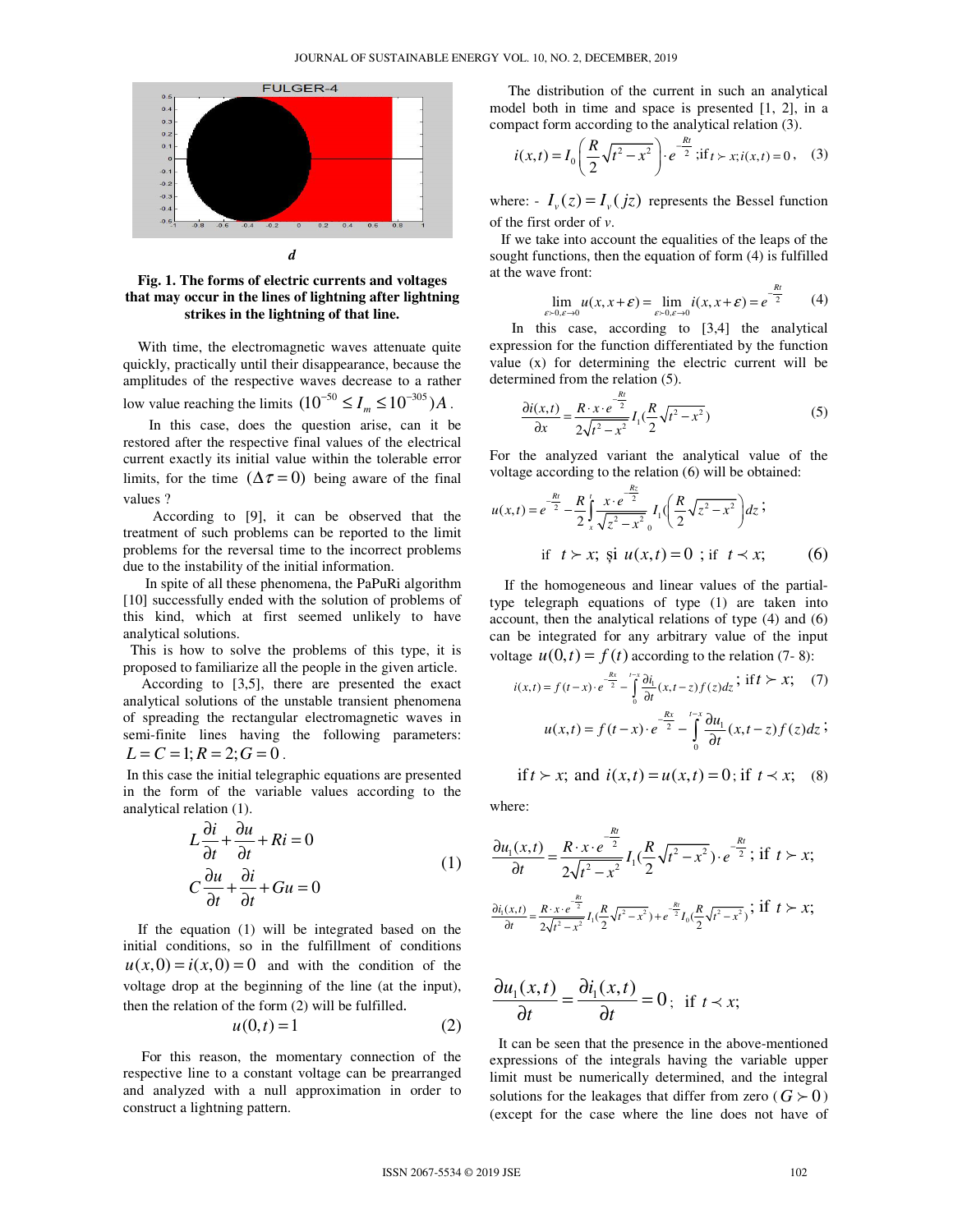distortions:  $G = R$ ), or for lines having a finite length can be presented as complex (imaginary) values.

 For such cases, they can be quadrature solutions and can be built for some particular cases, but such cases may have quite bulky solutions and virtually impossible to use to solve them through computers.

 It is quite difficult to imagine how the analytical expressions will be used to determine the circumference of the waveforms in the lines of a determined length, after a few dozen reflections at the end, or from the point of connection of two lines or other non-uniformities.

 It is necessary to mention that for the case of an ideal line that does not lose losses  $(G = R = 0)$  with an unlimited length the generator current, resulting from the exact real solution of the relation of the form (7) is determined according to the relation (9) for any moment of time (  $t > x$ ; ).

$$
i(0,t) = u(0,t) / z_u
$$
 (9)

where:  $z_u$  - is the wave impedance of the analyzed line and (long line) determined according to [3-6] of the relationship (10).

$$
z_u = \sqrt{L/C} \tag{10}
$$

where: L-is the logic inductance of the contour formed by the direct and reverse conductor, (Hn / m);

 C - is the cross-sectional capacity between the contour formed by the direct and the reverse conductor,  $(F/m)$ .

 If the value of the electrical current function is given at the input of the long line, then the line voltage at the end of the line shall be determined according to the relationship (11).

$$
u(0,t) = i(0,t) \cdot z_u.
$$
 (11)

 As can be seen from the exact solution of the expression (7) in real electrical loops that have losses, that is  $(G \neq R \neq 0)$ , the relation is fulfilled only to the direct electromagnetic wave that is in the direction of the primary front.

 Because the possibilities of the analytical solutions are quite limited, which does not allow to surpass the limits of the fourth technological level of computation, its significance is very difficult to appreciate, because the solutions obtained by means of the dispersion lines are only the ones with which can be used as a test in the process of assessing the apostatical exactitude of numerical computational methods and computerized information technology (IT) by five or six times.

 From the real practice of using the real schemes for the analytical drill, for the solution of the differential equations with partial derivations, the preventive appreciation of the calculations (the order of approximation, the stability and the hardness of the solutions ensuring the convergence to the unlimited shredding of the network step) by a practical tangential solution does not by [10].

 At the beginning of the calculation, the function limit  $u(0,t) = f(t) u(0,t) = f(t)$  is given in the form of a series of 7 (seven) stages (single - pole impulses of rectangular shape) deviating from each other with a determined period of time equal to the value ( $\Delta \tau = 0, 1$ ), and ( $f(t) \prec 1, 4$ ).

If the equivalent transformation of the relation (7) is performed in a set of uniform  $n = 2000$  ranges within the node variation  $\lim$ its  $(-1,0 \le x \le +1,0)$  for the time  $(t = 1,8)$  point and its tabulation, then the analytical results of the respective calculations are presented on (fig.2 ).





*c*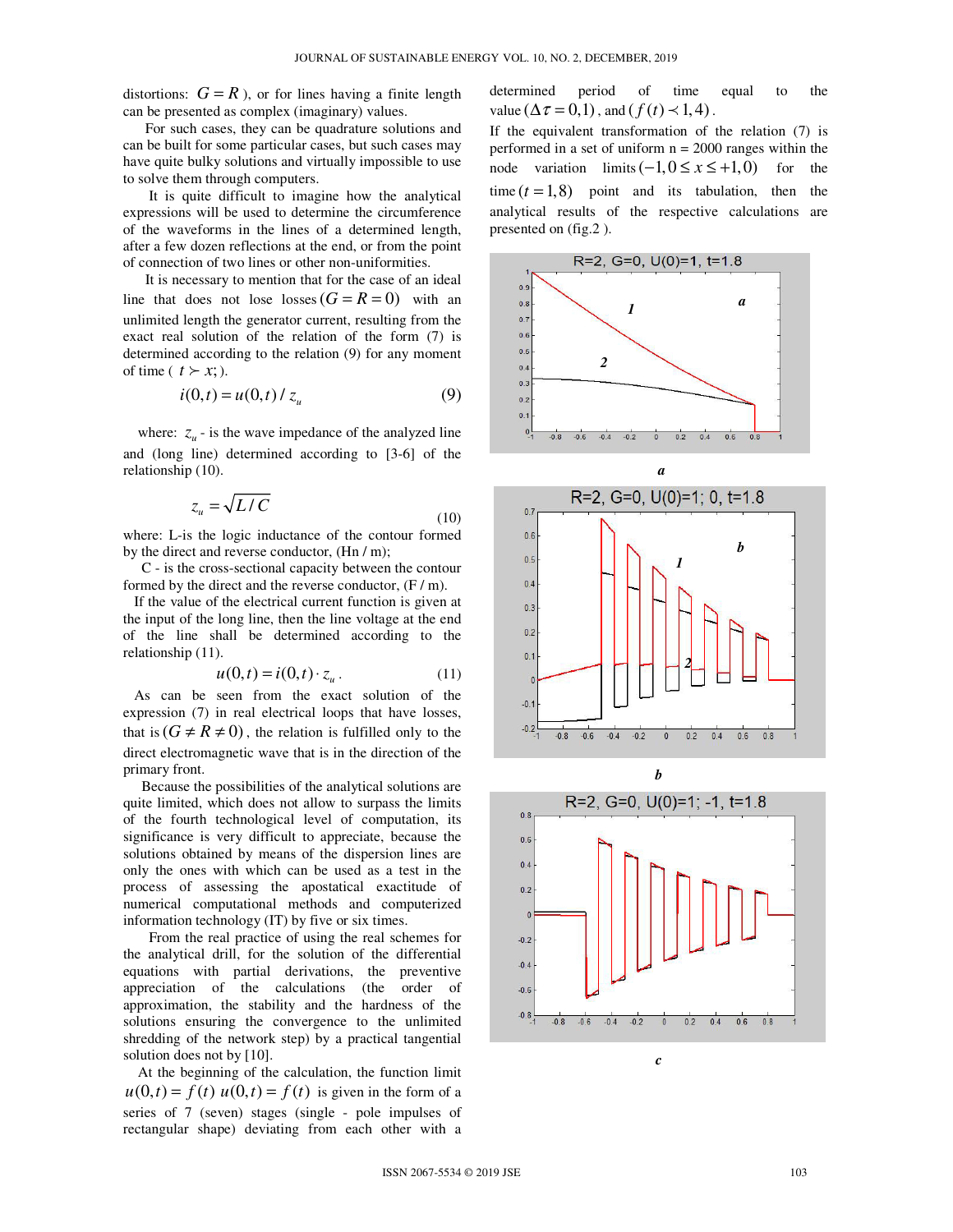

**Fig. 2. The distribution of voltage (curve -1) and current (curve-2) in the analyzed line at time t = 1.8 at monopolar impulses (a, b) and bipolar pulses (c, d).**  For this time of frontal time the direct electromagnetic wave that spreads from source to consumer with a unitary speed proves to cross the line length  $(l = 1, 8)$ .

In the Matlab computing environment, the function

 $f(t)$  will be presented as

$$
f(t) = (j \prec 1400) \cdot ((-1) floor(j/100)) / 2
$$
  
(a multipolar impulse) if

 $f(t) = (j \prec 1400) \cdot ((-1)$  *floor*  $(j/100)) / 2$ a bipolar impulse.

 The results of the analytical calculations are shown in (fig.2, a, b) for a line segment when the conditions of form (12) are fulfilled.

$$
h = \tau = 0,001; L = C = 1; z_u = \sqrt{L/C = 1}.
$$
 (12)

For lines without loss  $(R = G = 0)$  or without distortion  $(R = G)$ , then in such lines for any form of the inlet manifold the relation of form (13) is fulfilled:

$$
u(t) = z_u \cdot i(t) \,. \tag{13}
$$

 There is altogether another picture in the real lines that have losses, when only the direct electromagnetic wave is analyzed.

 It can be seen that if the shape of the input impulse (beginning of the line) is bipolar according to (fig.2, c, d), then the spatial distribution of the electric current not so reflected differs from the function of the pulse voltage distribution function monopoly resulting from comparisons of these results.

 If the polarity of the input signals will be changed to diametrically opaque, then for each time integration step:  $u(0,t) = q(j) = f(j) \cdot (-1)(j+1);$ 

where  $j = 1,2,3, \dots$ , then the amount of electromagnetic energy brought in line will remain the same, but the structure of the electromagnetic wave field will essentially change both qualitatively and quantitatively according to (fig.3).

If the losses are essential in the real lines, so  $(R = 10)$ ;  $G = 0$ , then from the 7 (seven) very little steps that will remain.







**Fig. 3. The distribution of voltage (curve-1) and**  current (curve-2) in line at time  $t = 1.8$  for a compact **bipolar input impedance when**  $R = 2$ **;**  $G = 0$ **; 3, a for R**  $= 10$ ;  $G = 0$ ,  $f$ ig.3,b.

 The shape of the respective curves is essentially disparate, and the amplitude of the electric current becomes larger than the amplitude of the voltage, as seen in the previous analytical calculations. The analytical calculations of the tests presented with an accuracy of up to 3-4 digits can be obtained using the PaPuRi algorithm [10], which contains only four arithmetical operations.

 This phenomenon can be confirmed if the program presented in the Matlab environment is presented below.

 The wave propagation dynamics can be tracked in video footage on YouTube, which shows that the PaPuRi algorithm quite accurately describes not only the evolution of direct electromagnetic wave propagation (in direct time) but also the involution of electromagnetic waves reflected (indirectly) u scale error (masstable) of order 50 and higher, according to: (see., https://www.youtube.com/watch?v=g0o5ptcMD5k&t=42 s).

 No other algorithm and IT methods for solving telegraphic equations (1) can produce and repeat these results even for ideal lines  $(G = R = 0)$ .

 According to [11], the most widely used FDTD analytical calculation method is devoted to over two thousand publications, does not meet these requirements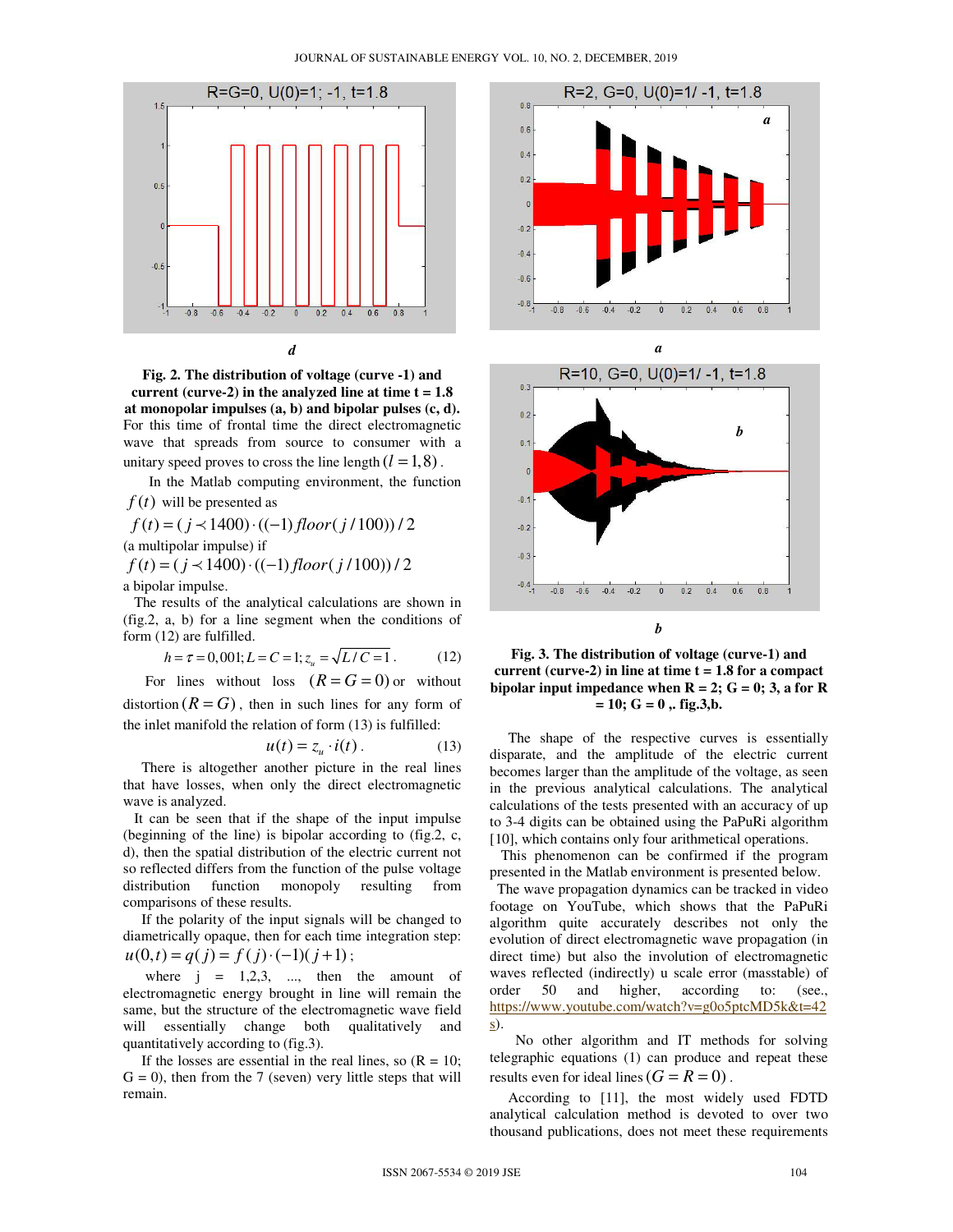with the above-determined conditions according to the above requirements: (see.,https://www.youtube.com/watch?v=g0o5ptcMD5k  $&t=42s$ ).

 If the spherical lightning strikes in the lightning conductor of different types of lines, then the way of time variation of the electric parameters are shown on (fig.4 and 5).

For the moment  $t = 2.2$  (fig.4, a) if there is a hitting of the spherical lightning for the lossless line  $(G = R = 0)$ it can be seen that the parameters of the light induced voltage vary but not essentially (fig.4, b).









**Fig.4.The way of lightning shape variation when struck in the lightning of the line does not have depressions (4, a, b);** 





**Fig.5. The mode of variation of the shape of the lightning strike in the lightning strike of the line having depressions (5, a, b);** 

 But if the line possesses energy and voltage cuts, then,  $(R = 10; G = 0)$ ,  $(1 \prec x \prec 1,5)$  or  $(R = 0; G = 10)$ ,  $(2 \prec x \prec 2,5)$  then, for the time interval  $t = 4.5$ , the respective steps and balls have been made in somewhat time-varying values within fairly small limits according to fig.  $(5 a, b)$ .

If  $(R = G = 50)$ ,  $(1 \prec x \prec 1,5) / (2 \prec x \prec 2,5)$ then for the time interval  $(t = 9)$  the signal form is transformed into a sharp triangle and moves in the parallel plane that exceeds the scale error (mashtar) with the order of 63.

Is it possible to carry that signal from that phase?

 It is possible to use the PaPuRi algorithm described above.

The algorimt PaPuRi is anexed.

#### **CONCLUSION**

 As a result of the analysis we can see that in the analytical calculation of the electromagnetic phenomena occurring in the lightning strikes of long electric transmission lines, the shape of the signals induced by lightning can have very different shapes.

 The way of calculating both the direct electromagnetic waves and those of the electrified ones regardless of their lifetime can be done by using the PaPuRi algorithm.

## **REFERENCES**

**1. Krugh, K. A.,** Osnovî electrotehnici. –L.: ONTI, 1936, 888p.

**2. Krugh, K. A.,** Perehodnîe gproțessî d lineinîh electriceschih țepeah.-M.-L.: GHEI, 1948, 344p.

**3. Erhan, F. M.,** Bazele teoretice ale electrotehnicii. –Chișinău, UASM, 2009; 675p.

**4. Bessonov, L.A.** Teoreticeschie osnovî electrotehnichi. –M.: IURAIT,2013, 874p.

**5**. **Demircean, K.S.; Neiman, L R.; Korovkin, N.V.** Teoreticeschie osnovî electrotehnichi. T.2.-St Pb., 2009; Ediția 5; 432p.

 **6.Rîjov, Iu. P.** Dalnie electroperedaci sverhvisokogho napreajenia. –M.: MEI, 2007. - 488p.

**7. Butîrin, P. A.** Teoreticeschie osnovî electrotehnichi. .-St Pb., 2009;Lani,2012.